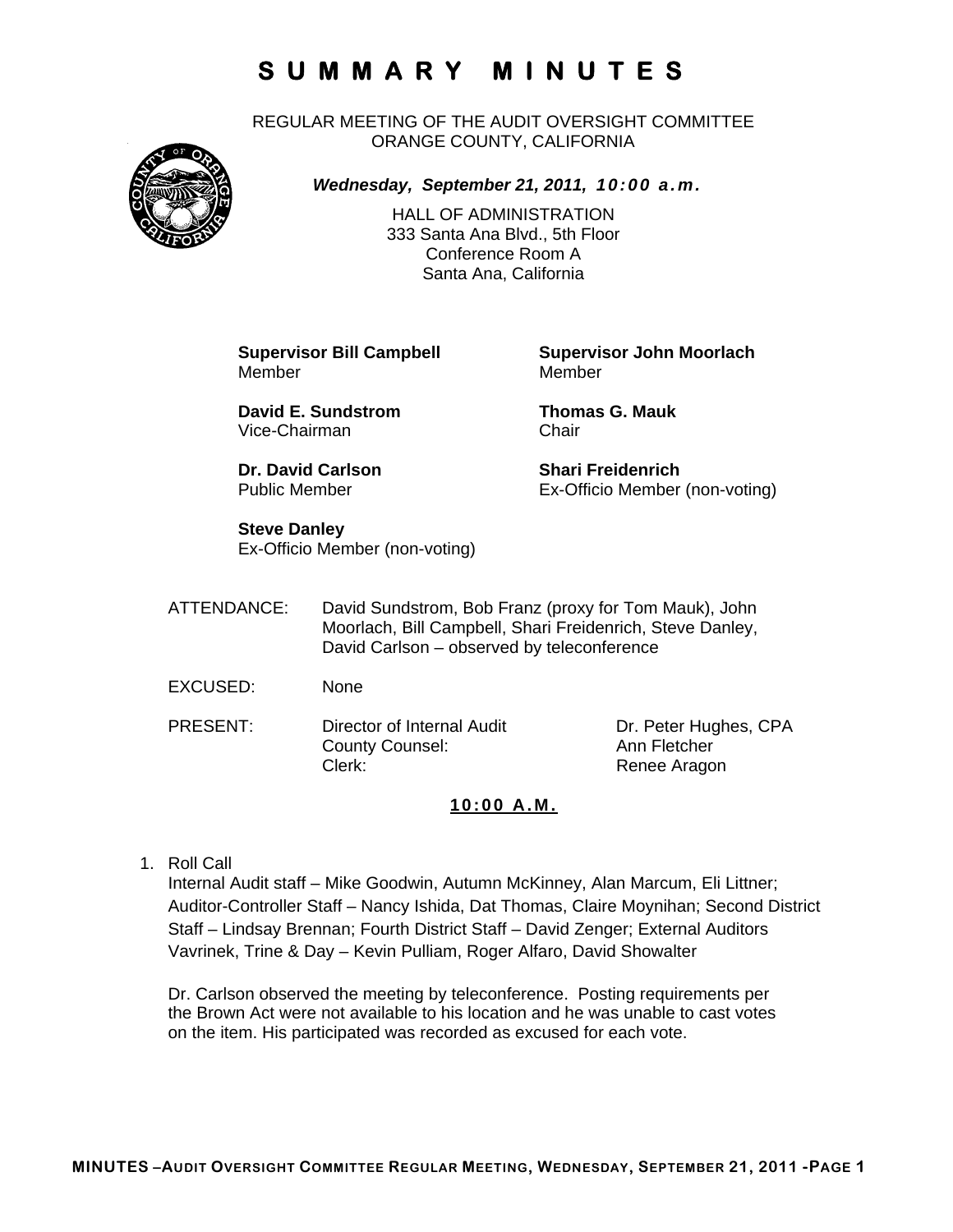- 2. Approve Audit Oversight Committee regular meeting minutes of April 27, 2011 Moved-Sundstrom, Second-Franz, Yes-Moorlach, Yes-Campbell, Excused-Carlson **Approved as Recommended, with revisions**
- 3. Receive SAS 114 Required Communication from External Auditors Vavrinek, Trine, Day and Company, LLP Moved-Franz (proxy for Mauk), Second-Sundstrom, Yes-Campbell, Yes-Moorlach, Excused-Carlson **Approved as Recommended**

Mr. Kevin Pulliam addressed the AOC as required by the standards SAS 114. The audit scope, timing and field work were discussed. VTD is responsible to express an opinion on whether the County's financial statements as prepared by management with the oversight of the Board were presented fairly in all material respects and conformity with generally accepted accounting principles. VTD is required to provide reasonable but not absolute assurance about the financial statements on whether they were free of material misstatements. VTD considers internal controls but no opinion would be expressed on internal control. Controls over financial statements and OMB compliance requirements that could have direct and material impact over each of the major federal programs of federal funding and federal expenditures the County receives. VTD does however express an opinion on compliance when it is applicable to federal programs including the passenger facility charge report from John Wayne Airport and the redevelopment guidelines of the redevelopment agency. VTD noted the State came out with a new audit guide for redevelopment agencies (RDA) and new compliance requirement. Because of the new compliance guide, there will be new audit standards as they related to redevelopment agencies. Mr. Pulliam stated additional communication will be provided to the AOC as the audit progresses of the items mentioned. VTD conducts the audit from a risk based audit approach. The risk assessment was an ongoing process throughout the audit. The key business cycles were documented and the design for operating the effectiveness of the majority of the internal control systems. Planning for the Single Audit and major programs had begun. For each of the reporting segments of the audit, an exit communication would be provided to the AOC.

Mr. John Moorlach stated the external auditors, on the unfunded pension liability, used the entire amount of OCERs as opposed to stating only the Orange County portion. He felt it was an overstatement in the disclosures of what Orange County's unfunded liability actually was and hoped the County could assist VTD to gain a more precise number from OCERs for disclosure. Mr. Pulliam stated the County was currently gathering data for the CAFR process and they would meet with the staff responsible for preparing the footnotes and pose the question for disclosure. Ms. Shari Freidenrich, as a member of the OCERs Board, agreed to provide assistance if possible. Mr. Sundstrom stated he instructed the CAFR team to segregate out the costs that were specific to the County. GASB required interim reporting in the footnotes, but didn't limit further disclosure as appropriate. He stated they had received information from the CFO on liabilities. Mr. Sundstrom shared his concern and was moving in the same direction. Mr. Moorlach stated he reviewed the footnotes on the pension liabilities and retiree medical and there was not an amount stated for retiree medical that he could find and requested clarification.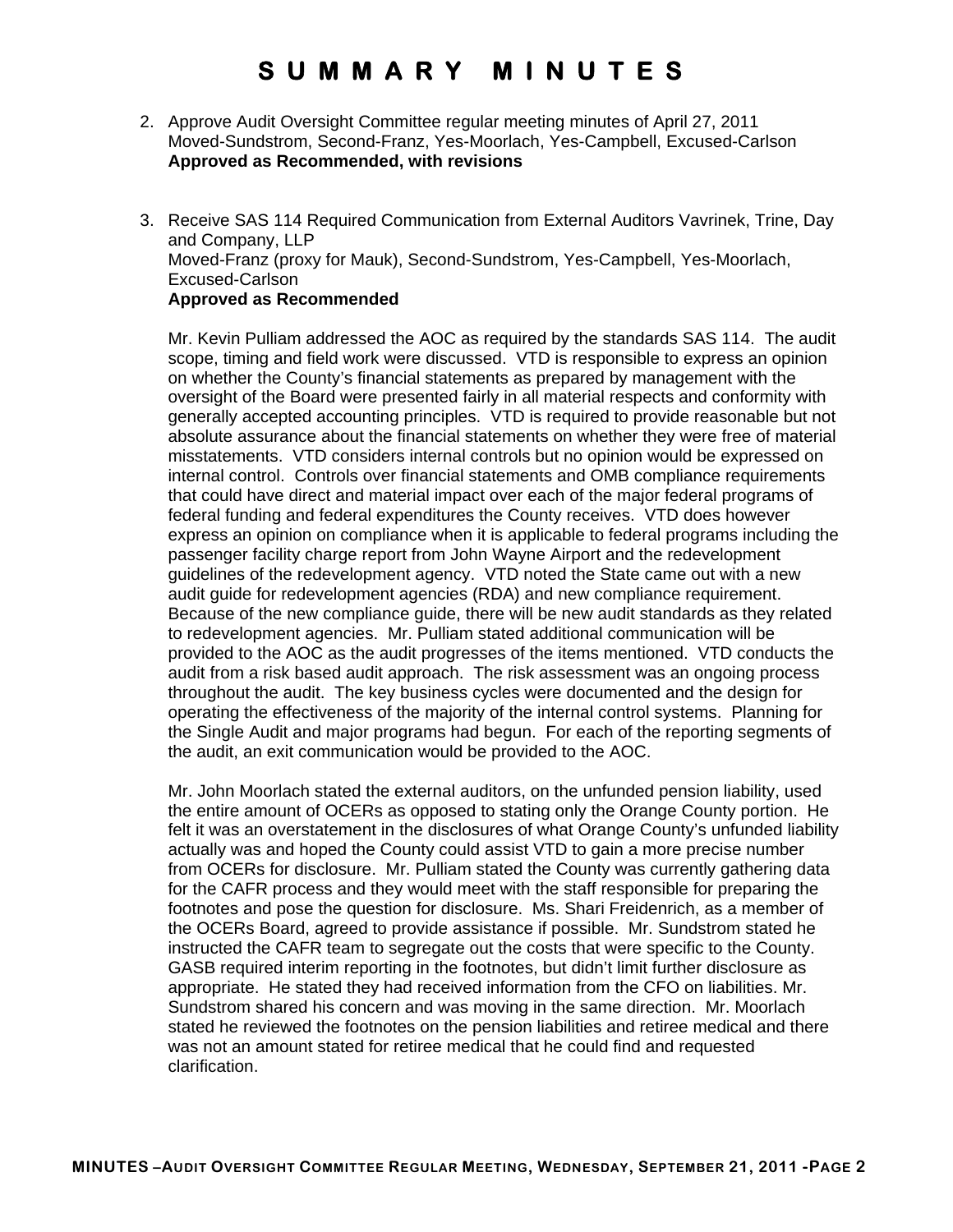Mr. Moorlach asked Mr. Sundstrom, as relates to GASB, if Orange County could get ahead and show unfunded liabilities on the balance sheets now as opposed to later when it became affective. Or, if able, to provide a supplementary schedule at the back of the basic financial statements that detailed liabilities and provide financial statements with those reflected liabilities. Mr. Sundstrom stated, as GASB was proposing now, it would be effect fiscal years ending June 30, 2013 for Orange County because of the size. Earlier implementation would be encouraged with every pronouncement GASB released. However, he understood it would required a phenomenal amount of work for OCERs for all plan sponsors and a total rework of the actuarial detail that OCERs would need to provide. Orange County would rely upon OCERs actuary data as required. He anticipated information would be available 2012 that would require a presentation for 2013. Mr. Sundstrom said some objections were received at GASB and 12 major constituent groups sought a 60 day delay, but won't be allowed. They may possibly grant a 15 day maximum. He stated GASB expected to be on target for fiscal year starting June 2012.

Ms. Freidenrich stated the OCERs Board received a presentation from David Sundstrom on GASB impacts at its strategic planning meeting. She stated OCERs, if plan sponsors requested certain services; those services could be charged against their income so that it wouldn't affect the others. Ms. Freidenrich stated she would discuss with the OCERS Board to provide more specifics. She said a contributing issue for OCERs was that it has a December 31 year end and participants followed a fiscal year calendar. Mr. Moorlach clarified that GASB sought the valuations as of June 30 as opposed to December 31 information. Mr. Sundstrom agreed. Mr. Moorlach noted CalPERS would need to get ahead. Mr. Sundstrom stated 18 month data in arrears could be used with certain roll forward procedures for actuary assessment. Mr. Moorlach noted an unrecognized gain or loss for the reporting period. Mr. Sundstrom said census information would be used as of December 31 and then project the benefits based on the census. It would not be a full evaluation. He said a full evaluation would be to provide a new census on all plan members and use that data for projections.

Mr. Moorlach asked if a different interest rate assumption would be used if the plan was not funded at a certain level. Mr. Sundstrom stated that issue was expected to be controversial and debated by GASB and presented at the public hearings upcoming in New York, Chicago and San Francisco. He said AICPA, GFOA and one other organization were expected to testify in New York. Mr. Sundstrom stated he felt the cash flow methodology of using prorata 70/30 and allow an assumed rate of return at 70 and using a bond rate for the remaining 30 was complex. He felt the bond rate was not related to cash flow analysis and the maximum rate on the remaining 30 should be the rate of inflation because nothing was set aside for liability. He felt it should be discounted back because it was projected forward. Mr. Sundstrom said the present value of liability should be discounted back with the interest on what was hoped to be earn with what was gained and the inflation rate based on wasn't realized, but his colleagues on GASB didn't necessarily agree.

Mr. Moolach said the NET assets that were dedicated to capitol assets less liability related to those and restricted by outside parties and NET unrestricted. Mr. Sundstrom said that if in a liability stance, the unrestricted is the bottom line and it would be wiped out. Mr. Moorlach asked how OC would reflect in the year that we implement the major adjustment. He asked if the prior year financial statements would be restated or an extra-ordinary number reported.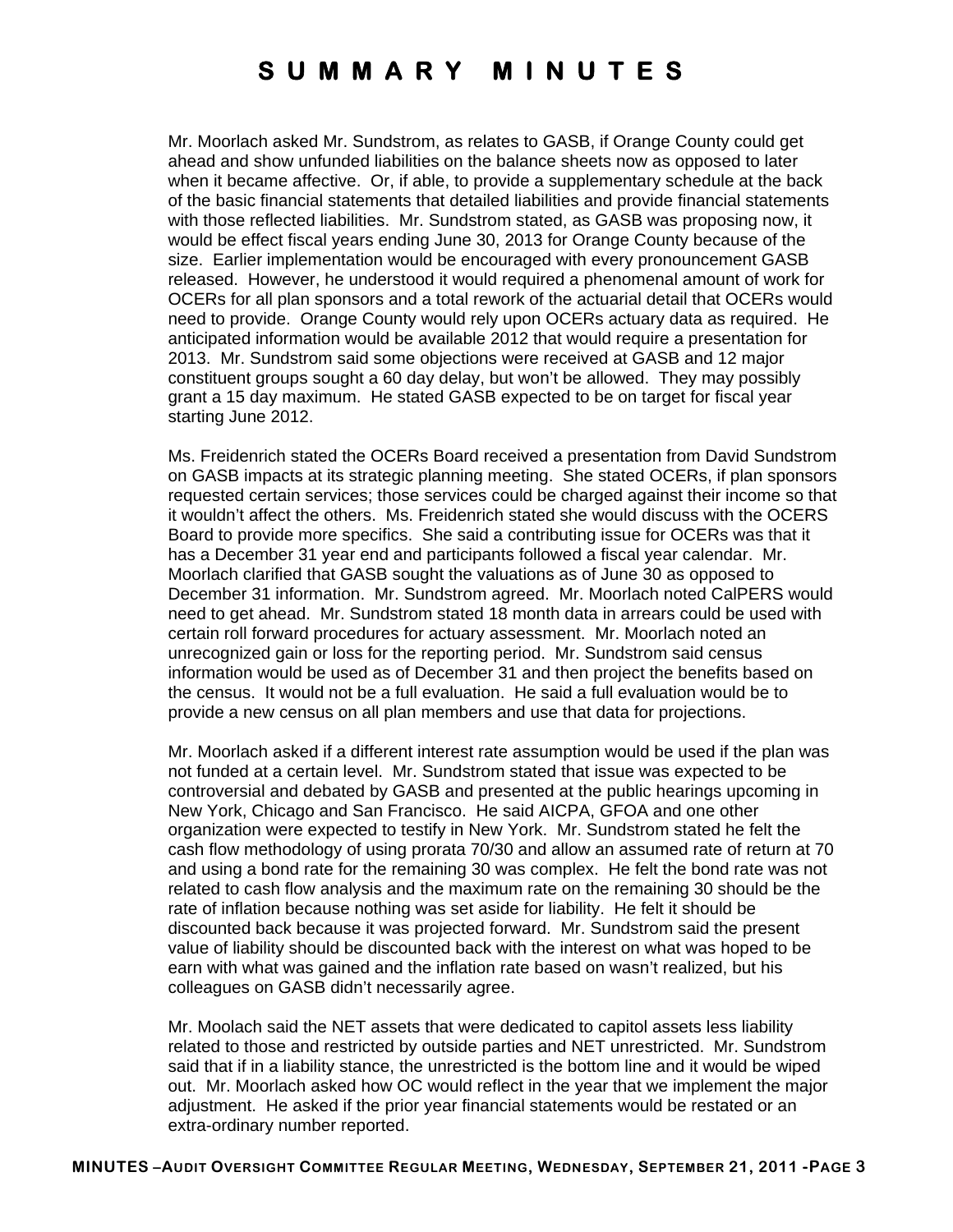Mr. Sundstrom said that issue was not deliberated yet. He said that implementation would be deliberated as we go forward. Since we are presenting comparative years in the first year, he would guess it would be a restatement of the first year so it wouldn't necessarily affect the operating statement of that implementation, but the matter was yet to be discussed and decided.

Mr. Moorlach asked the external auditors if \$3.7 billion for pension was used and \$400 million for medical, the adjustment would be \$4 billion to the Orange County CAFR and noted it was material. It is a dramatic statement. Mr. Pulliam stated it was that way for all governments. Mr. Moorlach asked an non specific question that if the City of Laguna Niguel and outsourced to OCFA for fire services and OCSD for public safety services the proportion of UAL reflected on OC books and not on the City books. Mr. Moorlach asked if the disclosures could state that clarity. Mr. Sundstrom suggested to isolate the operating costs from pension contributions and have the contract city make a commitment to pay it separately in the language of the contract. Mr. Moorlach requested for Bob Franz to address the issue when the contracts are presented to the Board in June 2012.

Mr. Sundstrom stated, while on pension and CAFR, he was concerned that OCERs did not plan on issuing their CAFR from last year until November 2011 and how that would affect Orange County for attestation work and delivery of opinion on the OC CAFR. Mr. Pulliam stated they would need to evaluate the information provided from OCER included in their CAFR or as Required Supplementary Information (RSI) related data and how it flowed through certain components. Mr. Pulliam stated the RSI was referenced in the report and there was a disclaimer associated with the RSI however they do not opine on the RSI. The RSI needed to be consistent. Mr. Franz asked if the external auditors would issue the OC report in December and how the OCER CAFR would affect OC. Mr. Alfaro stated they need to wait until they receive the information.

Ms. Freidenrich confirmed OCERS is delayed to issuing their financials. Some of it related to OPED benefits disclosure and how it was handled. The OCERS auditors Macias, Gini were seeking additional information before they opine on their reports. She will ask if there is information that can be released to assist OC with their statement before it is published. Mr. Pulliam stated they will work with CAFR implementation team. Mr. Franz stated several dates that OCERs CAFR had projected for completion were all extended and suggested the County make plans in the event they will not be released in November. He said the preliminary information was that findings of material deficiencies were expected and additional questions about qualified or unqualified were not answered. Mr. Franz stated the OCERs external auditors were expected to declare material deficiencies in the audit and possibly lead to qualified opinion. Ms. Freidenrich said the new OCERs auditors hold a different opinion from the prior auditor over certain trust funds and disclosure. Mr. Sundstrom asked if one of the major causes of the delay was from a understaffing of the new auditors. Ms. Freidenrich stated they were busy and OCERS audit staff were assisting them. Mr. Sundstrom stated OCERs hired a highly qualified internal auditor with 3 certifications. He was a past president of Beach Cities Chapter of IIA and was employed by the City of Los Angeles. Mr. Franz stated the assistant CEO in OCERs was hired as well, Ms. Brenda Shott formerly of OCTA.